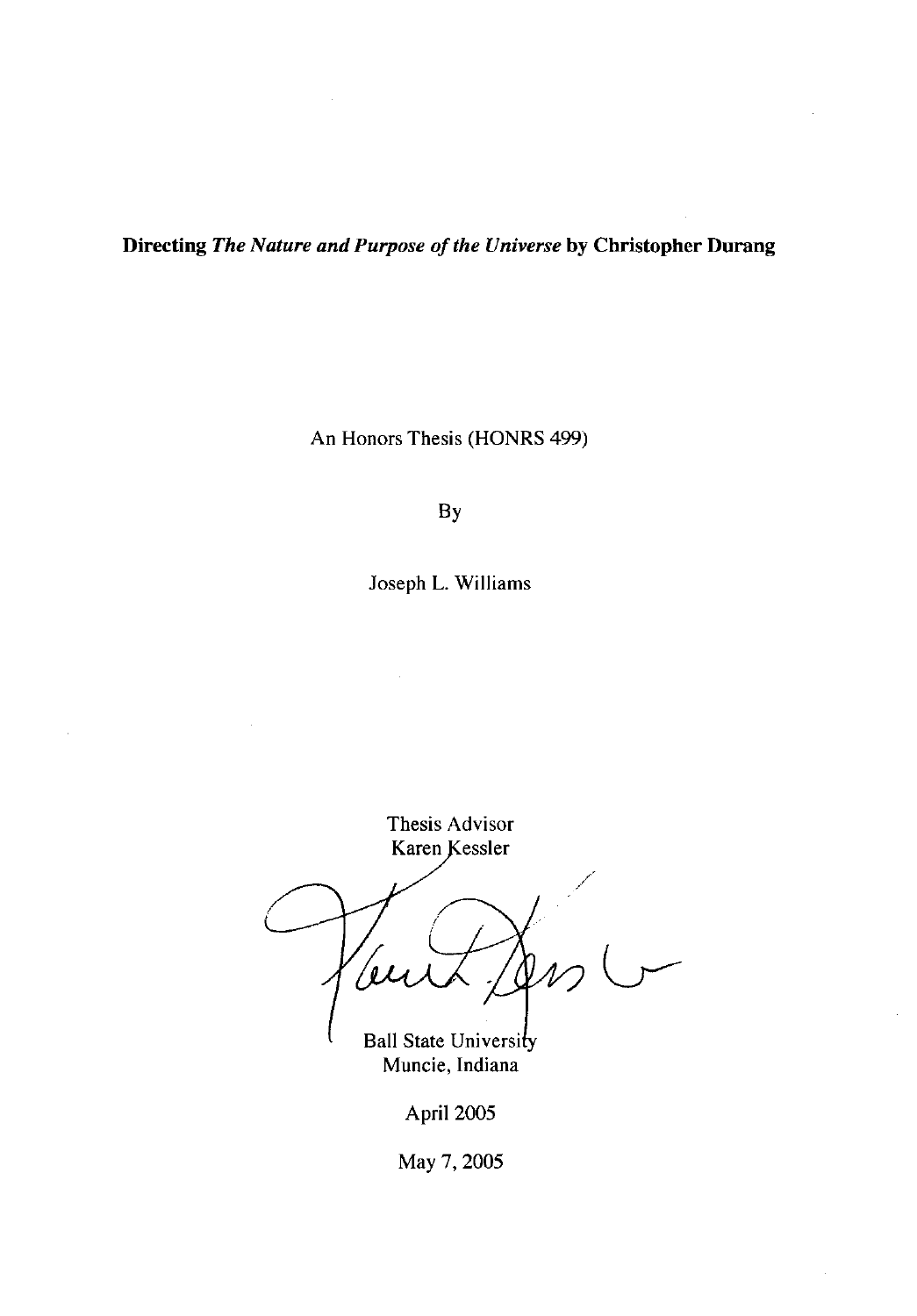## **Abstract**

Producing a piece of theatre is a collaborative effort on the part of every single individual associated with the production. Directors, actors, designers, and crew all play integral rolls in developing and showing a piece of drama. Christopher Durang's *The Nature and Purpose of the Universe* is the piece of theatre I decided to direct, after having been given the opportunity to do so through the Ball State Theatre Department. The show touched on specific issues I felt were relevant in the modem day Midwest. These issues were predominantly over-zealous religion and societal norms. Throughout the process, both the actors and I learned valuable lessons in comedy as well as developed a healthy working relationship congruent to producing an effective piece of satirical comedic theatre. Provided is a recording of our best performance (April 24, 2005) as well as photographs of the show and backstage. These are all captured in DVD format and are enclosed at the back of the thesis. Additionally, I have written commentary on the production process and what I learned by mounting this intense and hilarious production.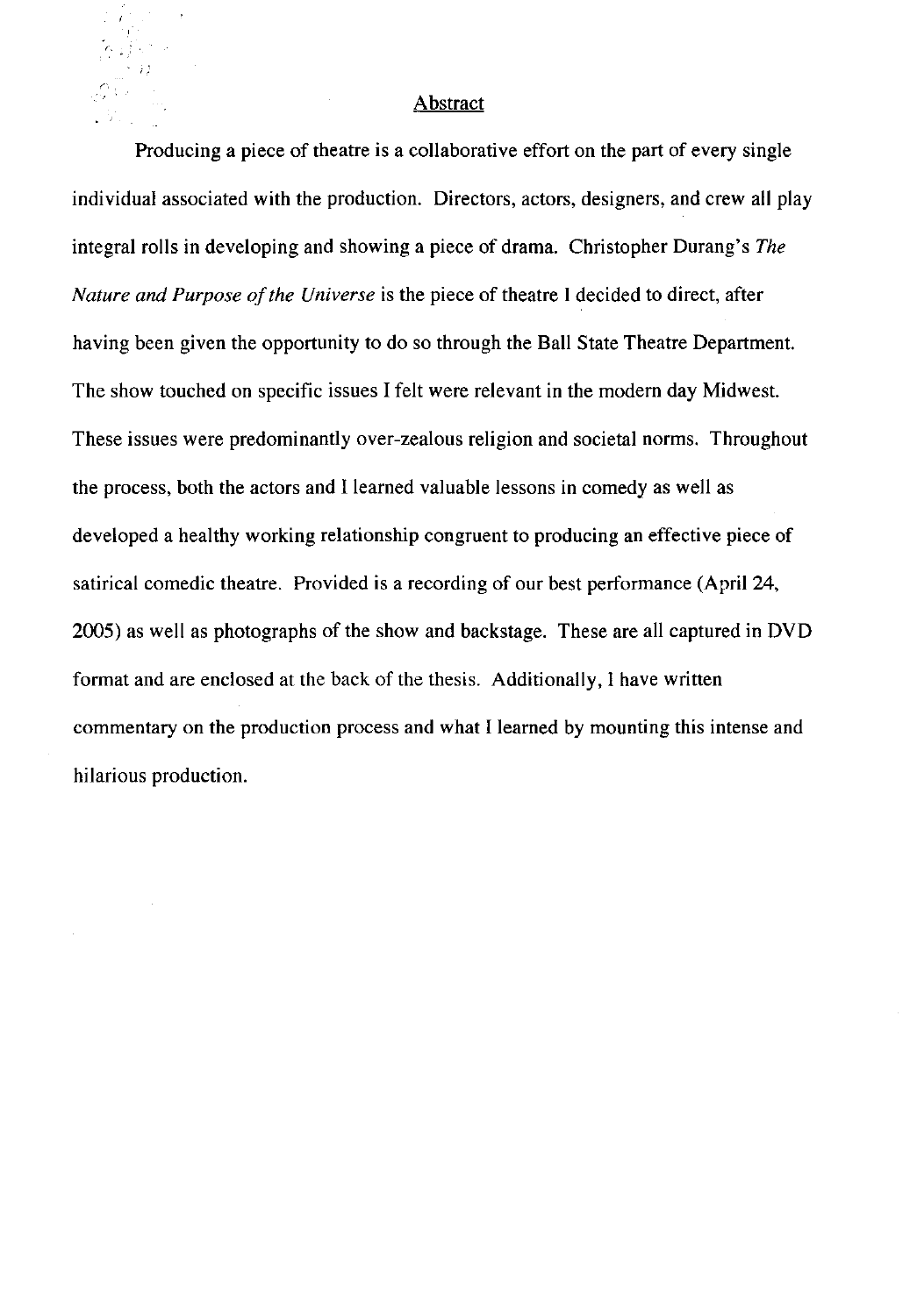## **Acknowledgements**

--I would like to thank Karen Kessler, my advisor, for taking the care and time to help me develop my skills as a theatre director. She was extremely helpful in teaching me effective ways to communicate with my actors so we could have a better show. Additional thanks go to Karen for inspiring me to follow my aspirations to become a director.

--I would like to thank department chair Bill Jenkins for his time spent advising me in an effort to better stage the show. He made it possible for me to get much more across to the audience by using staging techniques 1 was unaware of and was, in general, a great help.

--Special thanks go to Abby Lynn for proof checking my paper for grammatical errors, run-on sentences, and for filling in for the part of "Eleanor" at the last moment.

--Thanks to my parents and my brother (Larry, Kathy, Matt) for letting me be who I am today and for pushing me to follow my dreams, no matter where they may take me.

--Special thanks to the 2004-2005 Management team including Jen Blackmer, Demarée Dufour, Kyle Fisher, Ginger Holcomb, Riley Kimsey, Abby Lynn, Meaghan Molsberry, and Tom Murray. Thanks go to you all for helping me along with the project, even if it was just a pat on the back or some thoughtful words of encouragement. Thank you for keeping me sane.

--I would like to thank, most of all, the extremely talented and influential cast and crew for all of their hours of support and artistic collaboration throughout the entire five-week rehearsal process. It is without a doubt that without you this project would never have come to fruition. Thank you!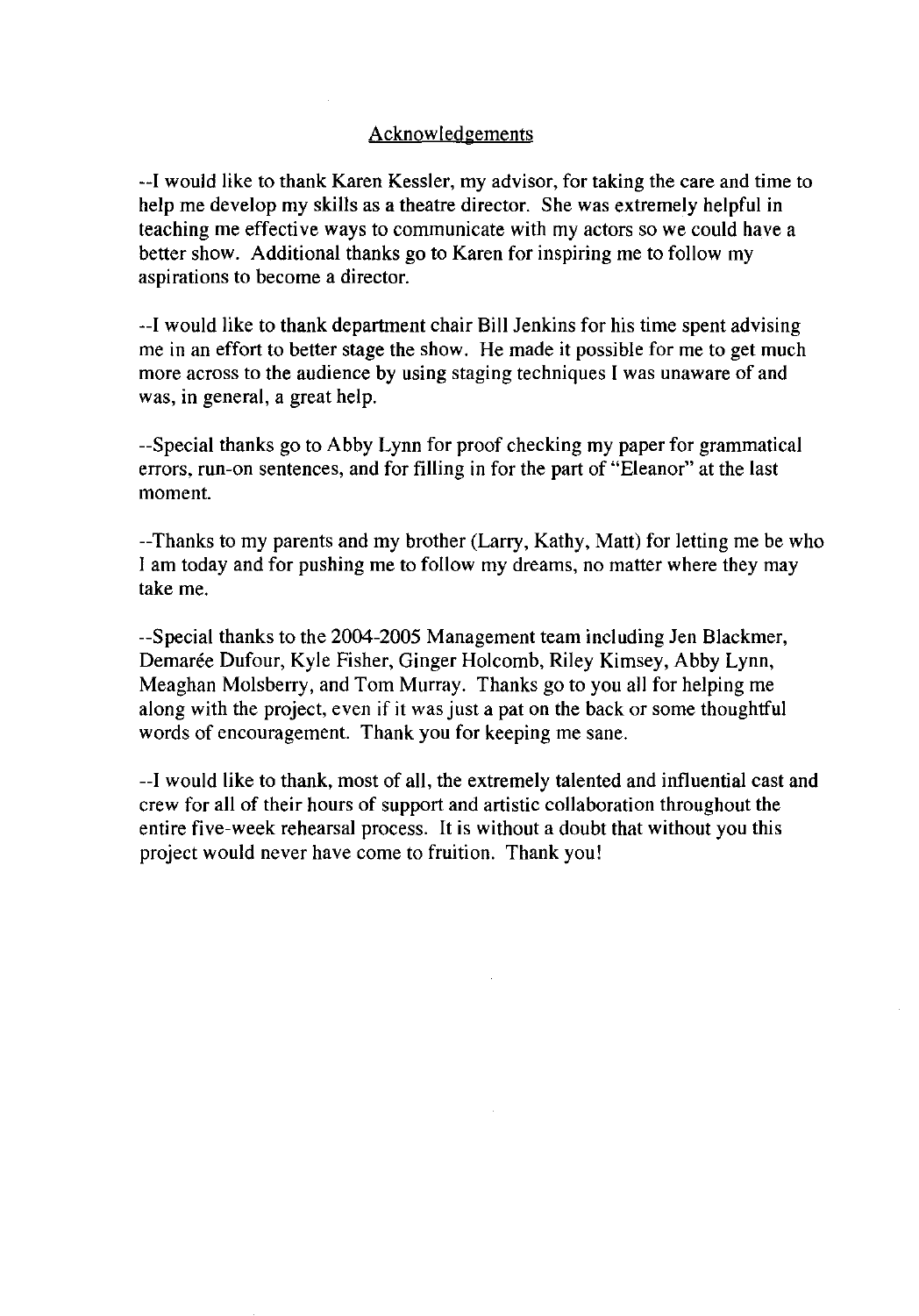During the spring semester of every academic year, the Ball State Theatre Department allows students the opportunity to apply to direct shows in the Cave, a small theatre in the basement of the Arts and Communications building. The directors are chosen after they submit an application accompanied by a basic play analysis and directorial statement about each show they are interested in directing. In the spring of 2004 I applied with a series of comedies and surreal plays in a hope that I would get the opportunity to direct one of these shows. As this project attests, I won one of these coveted "Cave slots" with Christopher Durang's *The Nature and Purpose of the Universe.* 

I chose Durang as one of the playwrights I was interested in directing because I enjoyed his style. Durang, having been raised in a firm religious environment much like my own, writes with a very satirical and dark style wrought with his own perspective and ideas concerning religion and society. Commenting upon these subjects, Durang makes very poignant statements about the hypocrisy and over-zealous attitudes behind the characters' beliefs. I feel that Durang is making these statements as a direct criticism of the Roman Catholic Church as well as society in general. These are issues that I have considered important for years, especially living in the Midwest; where religious zealots and strict societal norms are commonplace. **It** was my hope throughout the production to show to the audience that there are alternatives to these things and that no one person or idea is necessarily right-especially when it comes to these issues.

As I began the artistic direction of this production, I was acutely aware that the potential for societal discussion was a prominent feature of the play. I decided that the whole show would focus on the stigma associated with norms that people force onto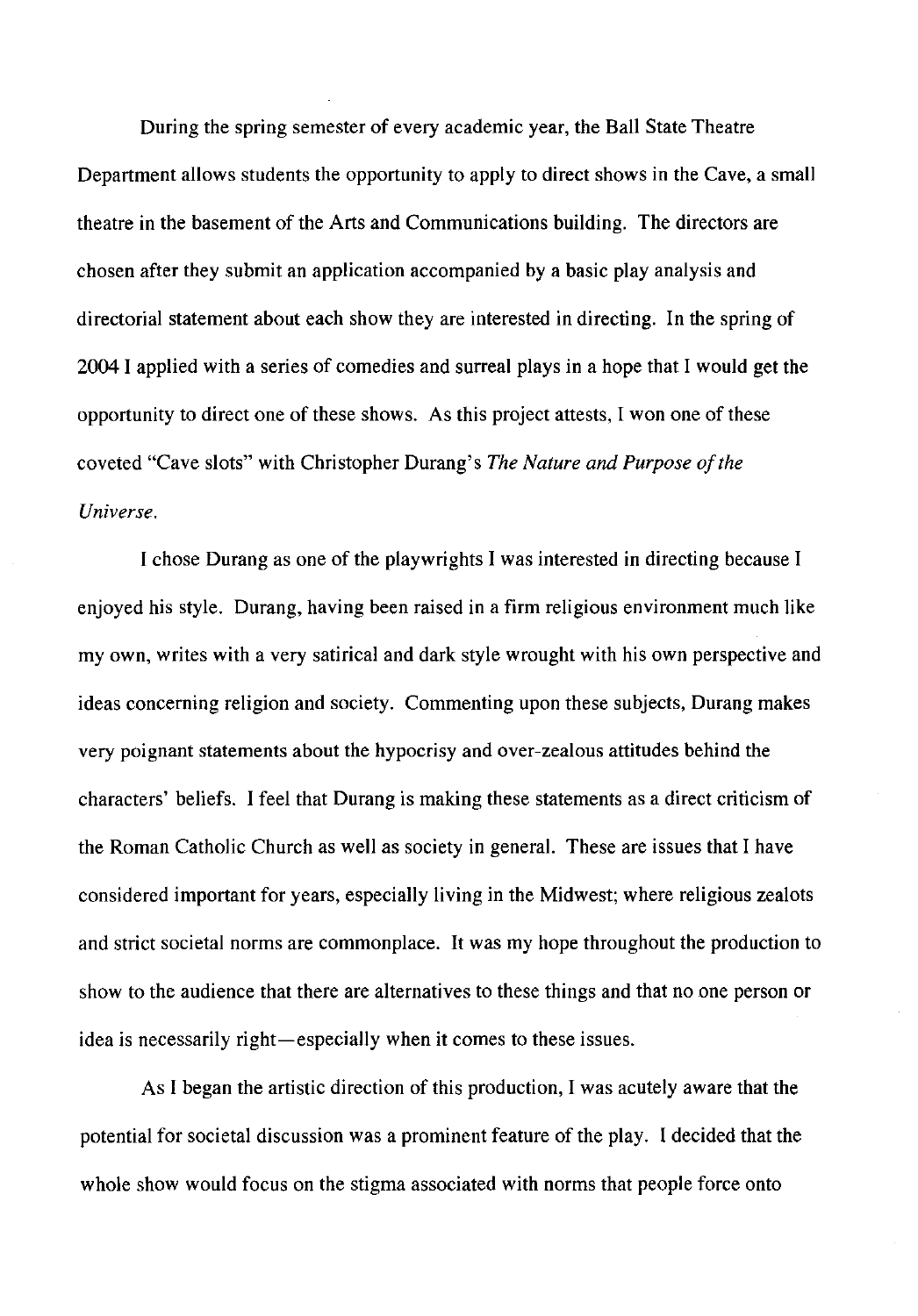others, especially focusing on the stigma associated with the "model household" and of people's obsession with religion. After analyzing this perspective, I found that the entire show was congruent with my vision and the direction of the show was set—to follow the story of Eleanor, one of the lead characters in the play. I chose this option because all of the primary motion and activity for nearly every scene focuses on Eleanor and how she struggles to maintain some sort of stability and/or clarity in her otherwise chaotic world. In essence, deciding to focus on Eleanor was a given-it was in what manner I was going to focus on her that was the problem. This issue was solved by the end of the rehearsal/performance process. By focusing on Eleanor and the horrible things that her family and society do to her throughout the duration of the show, I hoped to instill upon the audience the idea that they are in fact free to make their own decisions regarding their lives and don't have to be trapped like Eleanor-whether it be by religious or by social norms.

Tackling these various issues was no easy task. Though my audience was going to primarily consist of educated people, I still had to take into consideration the violence and blasphemy that constantly occurred throughout the show. This problem was compounded when I realized that many of the audience members would be family or friends of the actors. After spending several weeks of our rehearsal process nurturing individual character development, I found that the overall tone the cast was bringing to the rehearsal was a bit darker than needed. If one reads the script they will see that, although wacky and over-the-top, the writing is actually quite dark and rather disturbing. This was an edge I had to remove so as to make the production palatable and not utterly disgusting to watch. I enlisted the help of a fight choreographer, Chris Wathen, to assist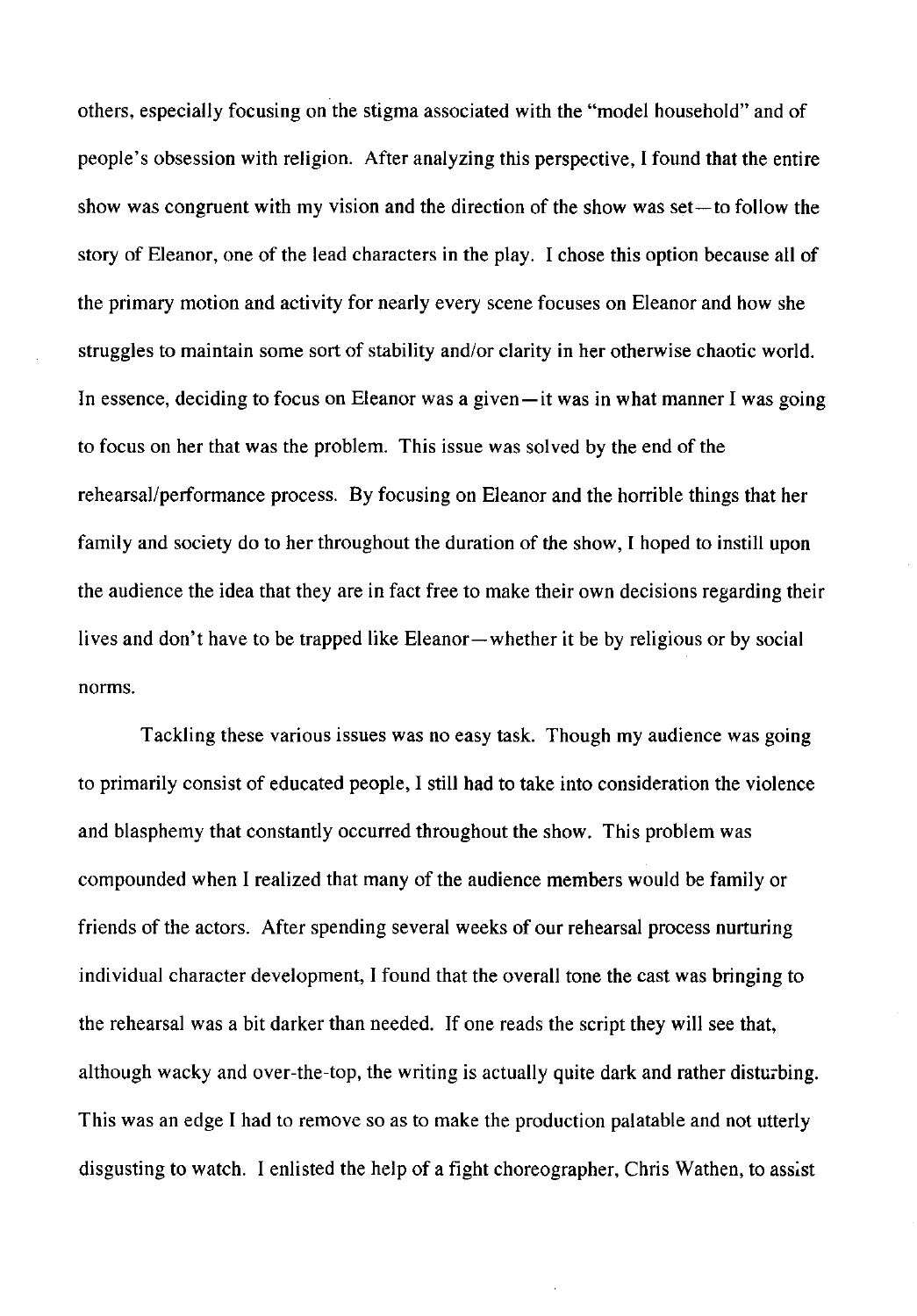the cast with broad, cartoon-like physical action. We then spent many rehearsals working scenes in a manner that highlighted the storyline of Eleanor but did not focus at all on the bad things that happened to her. Instead of assisting the dark tone of the play, we tried to let it happen naturally. We told a funny story—the darkness of it all was inherent.

Working with actors has always been a struggle for me. On one hand, I enjoy a very natural and organic rehearsal process. I enjoy being able to spend time building characters as opposed to defining them from the start and then working from that position; however, in practice I do not operate like that. Oftentimes I will go into a rehearsal with a given set of ideas that 1 must get across to the actors in order to have them play the characters as 1 see them in my mind. This was my biggest challenge throughout the entire rehearsal process. The Ball State Theatre Department chairperson, Bill Jenkins, and my advisor and directing professor, Karen Kessler, were integral in helping me to formulate ways to speak to the actors. 1 wanted them to feel free to experiment and let the characters grow organically, but 1 also needed them to follow my vision. Phrases such as, "I really loved that, but what if we added..." and "Would you like to try this here..." became integrated into my everyday rehearsal dialogue and thus a precious collaboration between director and actors was formed. I attribute the hilarity of the performance captured on the DVD to this collaboration. We told the story in a fashion that I, as a director, wanted to tell the story in while allowing the actors to use their own comedic ideas within the confines of a written text.

1 had a very special opportunity while directing this show that many directors are not afforded. 1 had the opportunity to work with relatively young actors who had fervor for the comedy of the show as well as a natural talent for understanding complex themes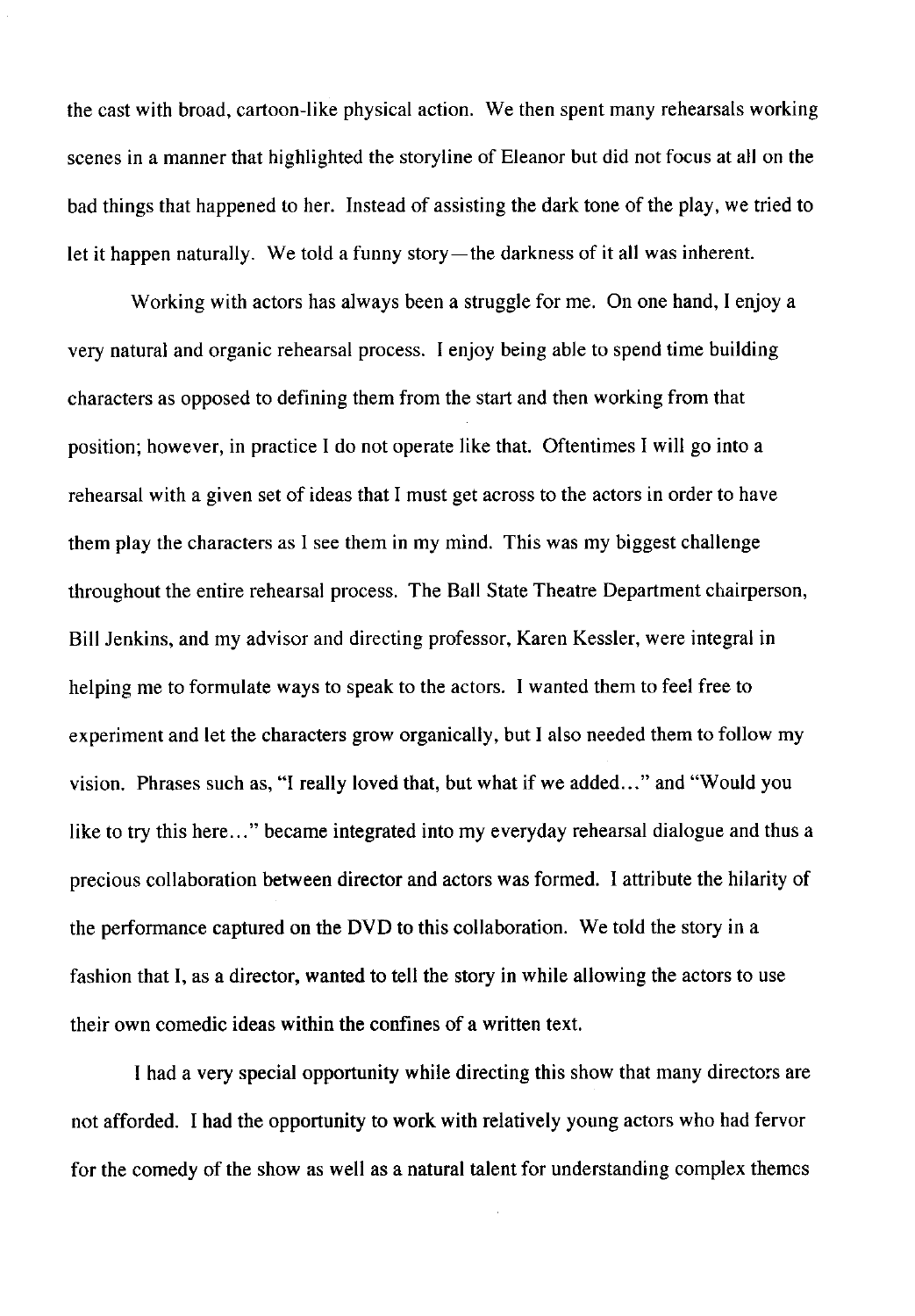and utilizing them in their performances. Additionally, a few of the actors had some training in improvisation and in comedy in general. This proved to be quite beneficial in helping me achieve my vision. Within our rehearsals, an open forum for experimentation and collaboration existed. We combined our styles of comedy and various theatrical backgrounds, and helped those that were unsure or unsteady, to develop their own comedic voice. Towards the end of the rehearsal process this was much more evident—as nearly all the actors were taking huge risks by trying completely new and off the wall ideas. This provided the show with a wonderful sort of spontaneous energy that is evident in the performance on the DVD.

One of the greatest things I learned from mounting this production was that, especially when it comes to Christopher Durang shows, you must rely on the text to provide the humor. At the start of the production, I came into the process with a few pages of notebook paper littered with small ideas I had of things we might be able to add to the show (in specific moments throughout the show) that might have made the characters a bit funnier. After implementing but a few of these ideas, I quickly came to the realization that the show was becoming muddied and hard to understand. Karen Kessler helped me fix this potentially disastrous problem and taught me a lesson about directing, especially directing comedy. She said that when directing comedy it is important to always allow the script, the literal text, to "be funny." She stressed the idea that comedy, when "made funny" comes across wrong-especially when it comes to Durang's comedies. I, being an improvisational comedian, immediately thought of a book called *Truth In Comedy,* by Chama Halpern, Del Close, and Kim Johnson. This book is oftentimes hailed as the handbook for improvisational comedy and its lessons are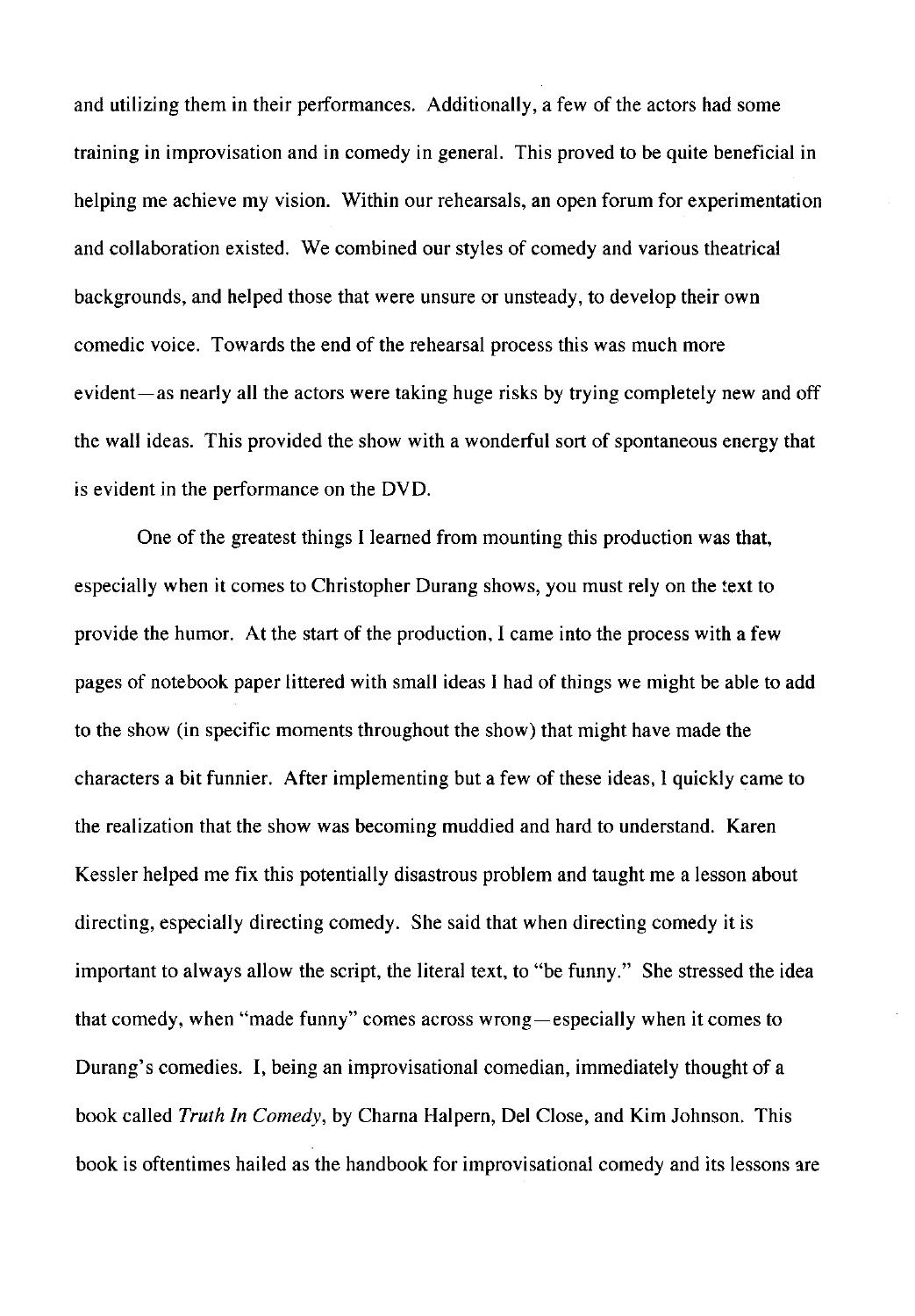widely used within the improvisation and theatre worlds. The book stresses the idea that what audiences find honestly funny are real-life situations. If an actor/improviser on stage creates a scene, or in my case acts out a written scene, and tries to make it funny by utilizing multiple comic asides, the end product is that of a moron on stage trying to get cheap laughs. *Truth In Comedy* says the funniest things-the moments that have you laughing so hard your sides hurt-come from placing huge, hyperbolic moments and actions into a realistic scene base. *The Nature and Purpose of the Universe* utilized this style of comedy throughout the entire production. I spoke with my actors about this concept and worked with them in our rehearsals to find the "real" aspects of their characters. Once we had this established, we left the action and madness to Christopher Durang's writing.

Directing this production has been one of my favorite projects completed here at Ball State University. I learned that to be a director I have to have a completely established vision of where I want to take a show, but must also keep in mind that the whole production process is indeed collaborative. If even one of these two elements is out of proportion with the other, a bad product results-intentions are lost and the show loses meaning. Directing an intense comedy, such as this, takes a tremendous amount of effort on behalf of everyone involved with the production. I made bold choices to help my actors make bold choices. I followed the story of Eleanor to help the audience see that they themselves don't have to be trapped in a fabricated reality. I embarked upon this project in an effort to spread to the Ball State theatre community Christopher Durang's statement about the real nature and purpose of the universe. The joy of it all is that you get to make your own decision about it.